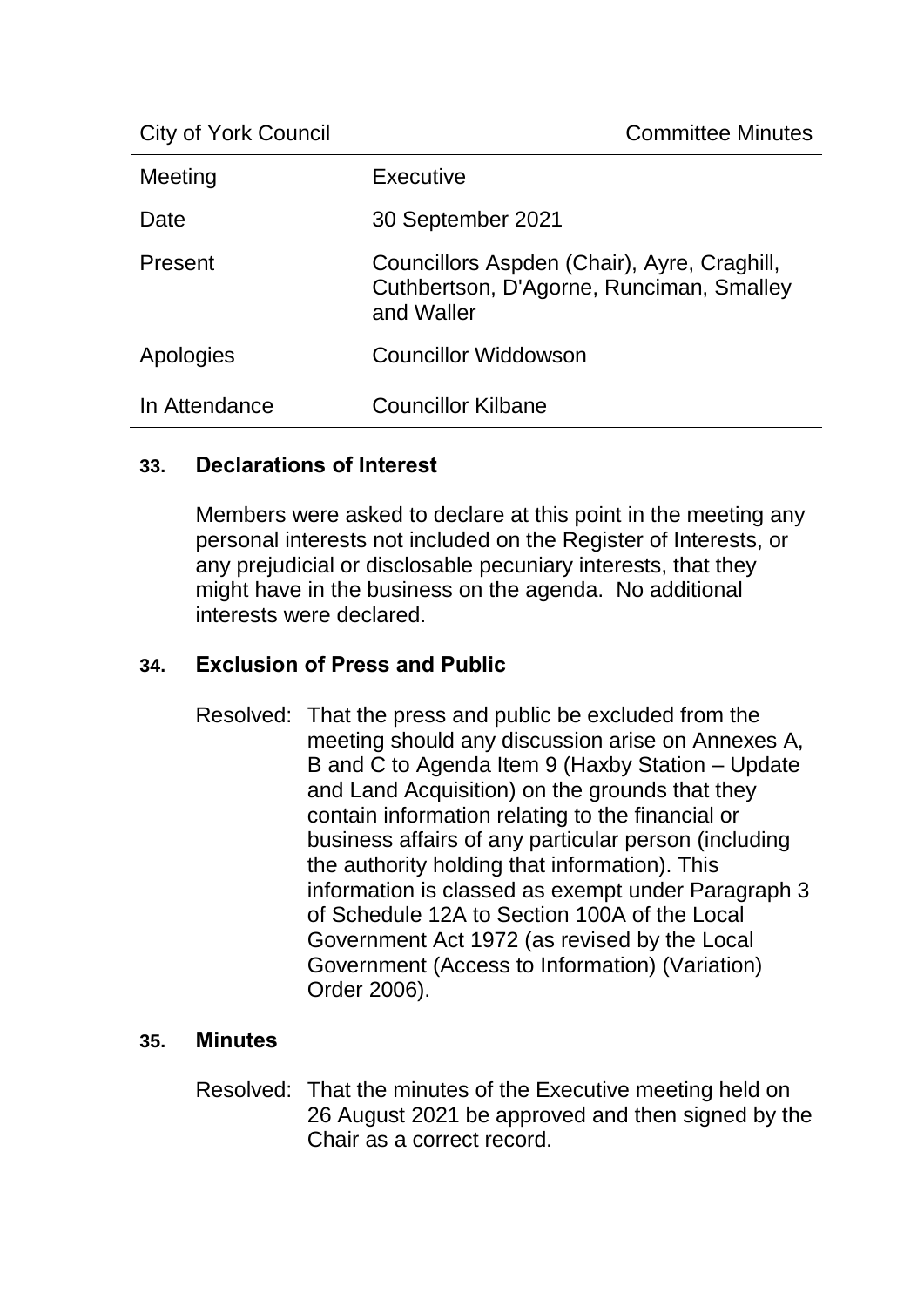#### **36. Public Participation**

It was reported that nine people were registered to speak at the meeting under the Council's Public Participation Scheme.

Cllr Webb spoke on Agenda Item 6 (Preparations for Welfare Winter Planning and Support), in relation to school holiday hunger. He welcomed the provision of any support for vulnerable children but warned against relying on the government's Holiday Activities programme, which was not suitable for all children's needs.

Tom Franklin spoke on Agenda Item 8 (York Outer Ring Road Phase 1 Dualling), as Chair of York Green Party, suggesting that the scheme be deferred for further information about its effect on carbon emissions, safety measures for pedestrians and cyclists, and how it would reduce traffic in the city centre.

Ben Storey spoke on Item 8, as the manager of Web Adventure Park York, expressing concern about the safety of visitors and staff, especially those without cars, and the operation of the business during works on the scheme.

Cllr Melly spoke on Item 8, stating that the scheme had not been properly undertaken as part of a city-wide action plan and that rather than providing an 'upgrade' to the transport route it would lead to increased traffic, pollution and vehicle speeds.

Hughie Ferguson spoke on Item 8 in relation to the Wigginton Moor / Haxby Road section, criticising aspects of the consultation and stressing the need for proper safety measures along the route.

Mark Corrigan spoke on Item 8 on behalf of the British Horse Society, seeking a controlled crossing at the B1363 approach in order to ensure the safety of both horses/riders and pedestrians.

Lorna Marchi spoke on Item 8 on behalf of businesses and residents to the north of the Wigginton Road junction, highlighting the need for a crossing at this point and better provision for pedestrians, cyclists and noise mitigation.

Andy Shrimpton spoke on Item 8 on behalf of York Cycle Campaign, stating that all evidence suggested dualling would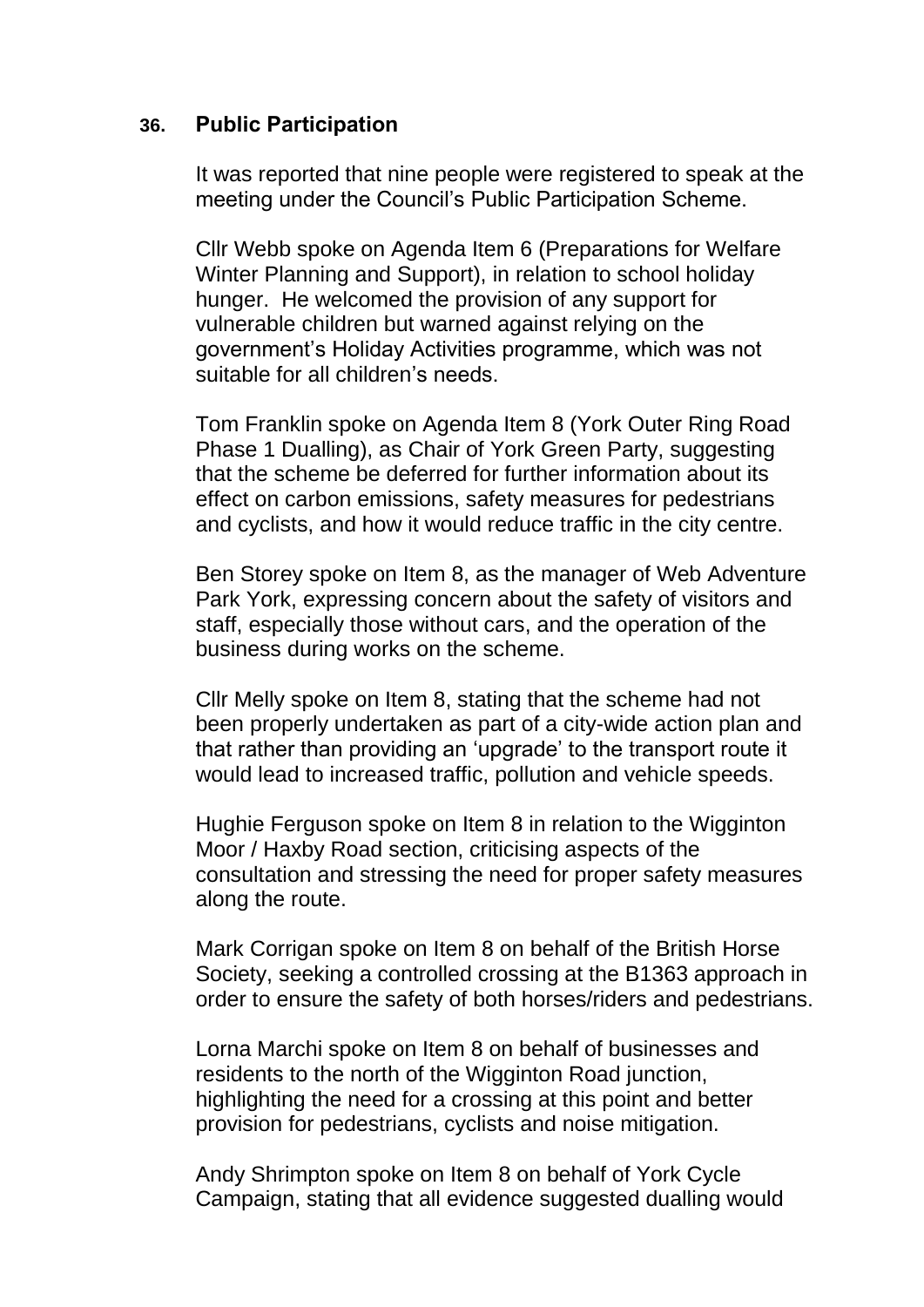ultimately increase congestion as well as affecting safety and that measures were needed to increase active travel.

Cllr Doughty spoke on Item 8 as Ward Member for Strensall, noting that some residents had first heard of the proposals 3 days ago and highlighting concerns about the position of the crossing in this area, the number of traffic lights on the route, and lack of information on reduction of journey times.

#### **37. Forward Plan**

Members received and noted details of the items that were on the Forward Plan for the next two Executive meetings at the time the agenda was published.

# **38. Preparations for Welfare Winter Planning and Support**

The Director of Customer and Communities presented a report which reviewed the provision of nationally and locally funded welfare support available to financially vulnerable residents and families during the coming winter months while the effects of covid were still being felt across the city.

The report set out proposals to address school holiday hunger in the short term and food poverty in the longer term. Members were asked to consider the funding of free school meal (FSM) vouchers during the October half term and the ongoing policy direction and funding for the provision of holiday FSM vouchers during the 2021/22 academic year, given the lack of direct funding from government. It was suggested that the longer-term policy be referred to Scrutiny for consideration. Approval was also sought for proposals to use funding from the York Financial Assistance Scheme (YFAS) covid reserve to help those residents most affected by the pandemic, as detailed in paragraphs 33-40. Options in respect of the proposals in the report were set out in paragraph 41, the recommended options being  $B(ii)$ ,  $C(i)$  and  $D(i)$ .

Members welcomed the report, noting that the situation required longer term support from government. In response to comments made under Public Participation, it was stressed that the council was doing all it could, including working with partners, and not relying solely on the Holiday Activities fund.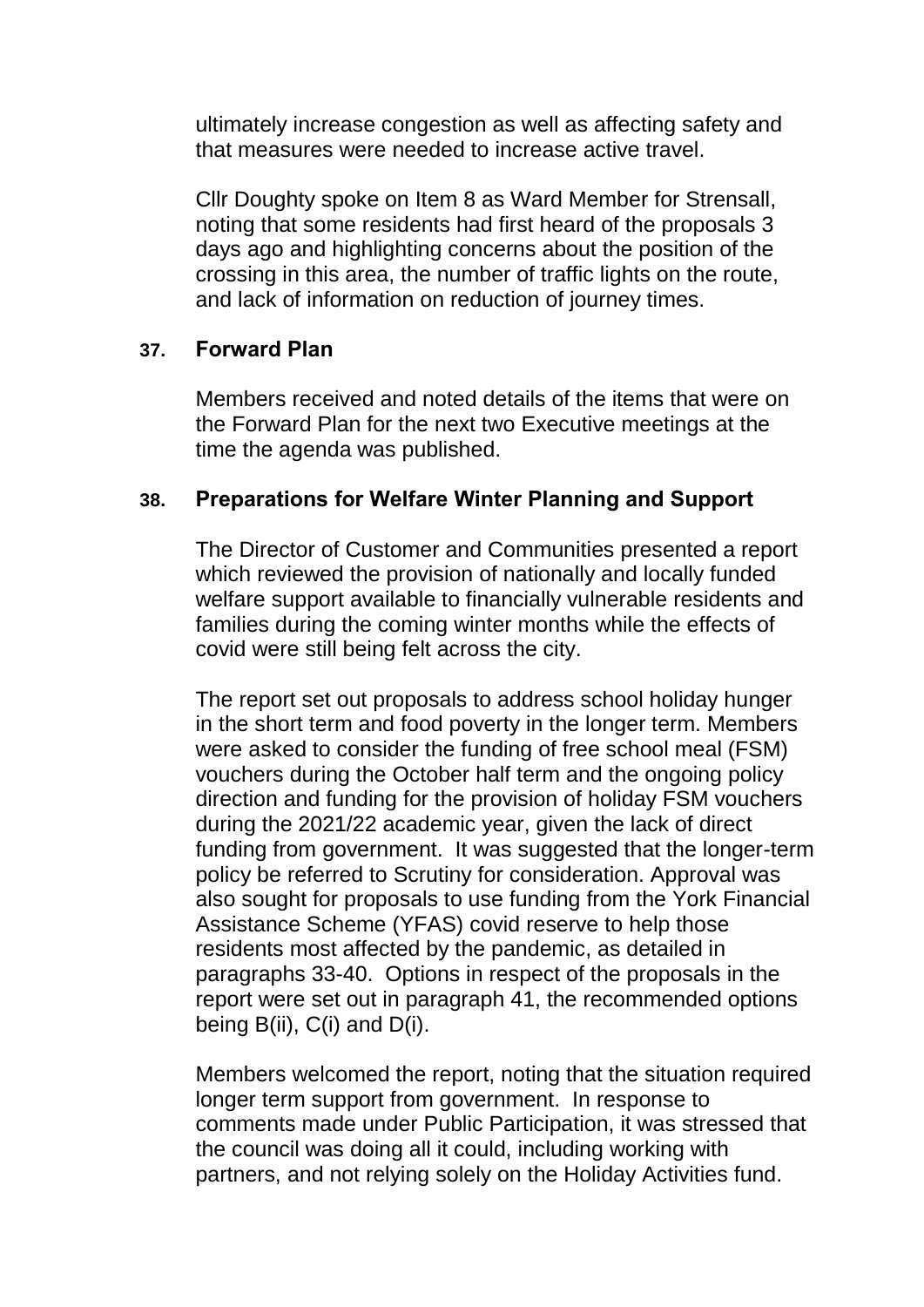Resolved: (i) That the continued impacts of the pandemic on financially vulnerable members of York's communities as many government covid welfare schemes come to an end, and the full range of activities planned by the council and partners to support residents during the forthcoming winter, be noted.

> (ii) That the £1m covid emergency funding identified by the Executive at the start of the pandemic, and how this has been distributed, be noted.

(iii) That, in relation to holiday Free School Meal vouchers, £150k funding from the York Financial Assistance Scheme Emergency Fund reserve be approved to cover the school holidays in the current financial year to February Half Term (excluding the week at Christmas covered by Holiday Activities and Food Programme Funding) [Option B(ii)].

(iv) That the subject of school holiday food provision be referred to the Children, Education & Communities Policy and Scrutiny Committee for them to consider the effectiveness, impact and funding of the voucher scheme alongside other grassroots community-based provision and other schemes to address the impact of food poverty; this work could also inform further formal responses back to the Department for Education. [Option C(i)]

(v) That approval be given to fund the following schemes for one year from existing YFAS emergency funds as outlined in paragraphs 34-39 and 41 of the report:

- Early Support Fund, at an additional cost of £20k:
- Early intervention for residents in debt, at a cost of £35k;
- £100% Digital York Project Co-ordinator, at a cost of £23,220. [Option D(i)]
- Reason: To acknowledge the ongoing financial impacts of the pandemic on residents, recognise the ending of a number of related government support schemes,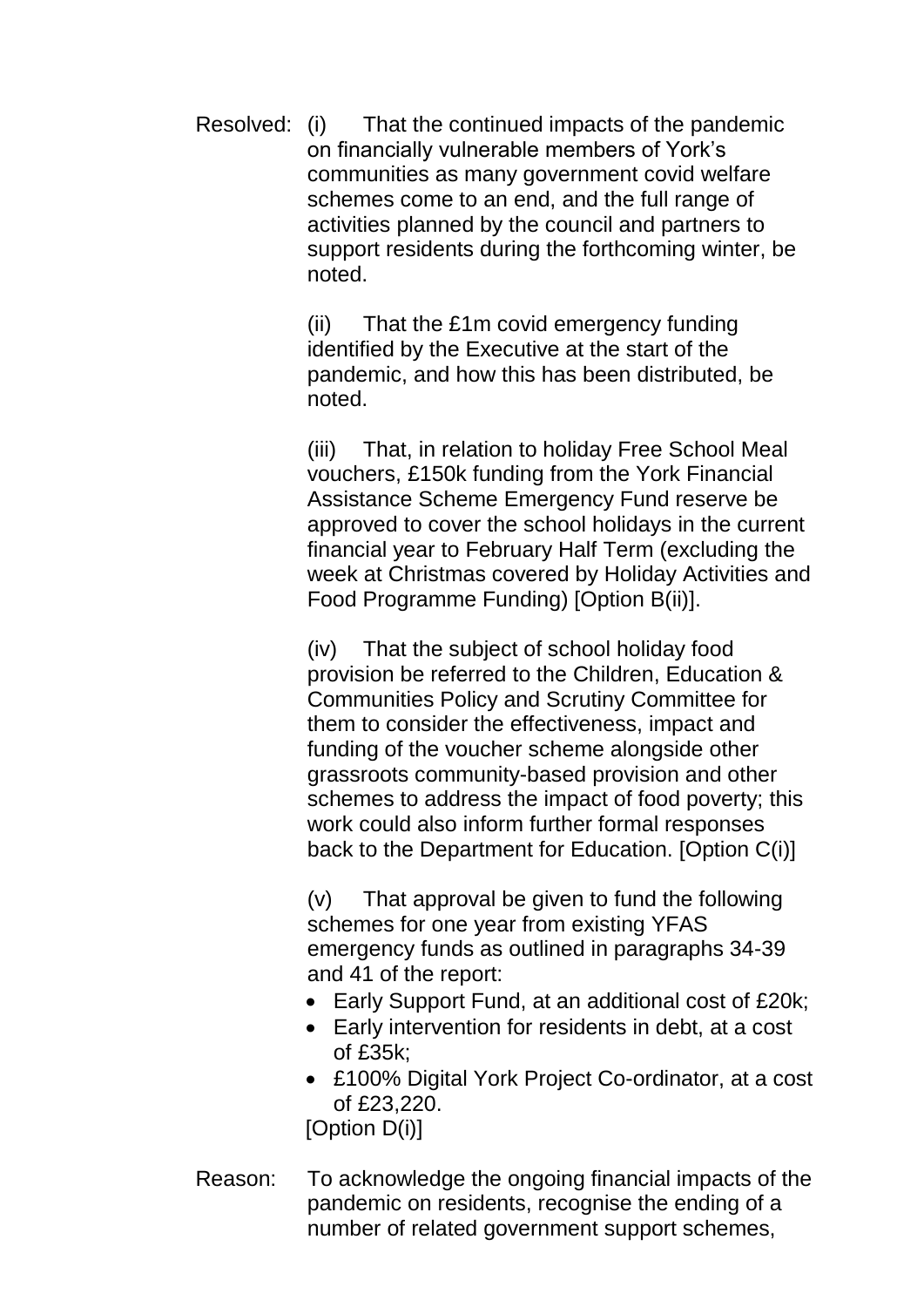consider mitigations and increase awareness of developing council plans to support residents in debt and in difficulty meeting their day to day living expenses.

# **39. Endorsement of York and North Yorkshire Road Safety Partnership: Safer Roads Strategy**

The Director of Transport, Planning and Environment and the Head of Transport presented a report which sought endorsement of a strategy, developed with partners, to be used as a framework for the delivery of road safety interventions in the city.

The draft strategy, attached at Annex A to the report, incorporated changes made to address comments made by the Executive Member for Transport on the importance of active travel. Comments by partners on prioritisation of resources would be progressed through the review of the governance processes outlined in paragraphs 28-29 of the report. Consultation on the detailed approach to addressing road safety concerns in the city would take place as part of the Local Transport Plan development.

Members were invited to consider whether to:

- Endorse the strategy, as recommended (Option 1);
- Endorse the strategy with comments to be addressed in the final version subject to approval by partners (Option 2);
- Reject the strategy (Option 3).
- Resolved: (i) That the York and North Yorkshire Road Safety Partnership: Roads Strategy at Annex A to the report be endorsed. [Option 1]
- Reason: To ensure the effective coordination and delivery of road safety measures and initiatives across the city.

(ii) That officers be directed to review the proposed processes and governance arrangements to ensure that the road safety concerns of local residents and councillors are adequately addressed in the prioritisation of resources across the partners.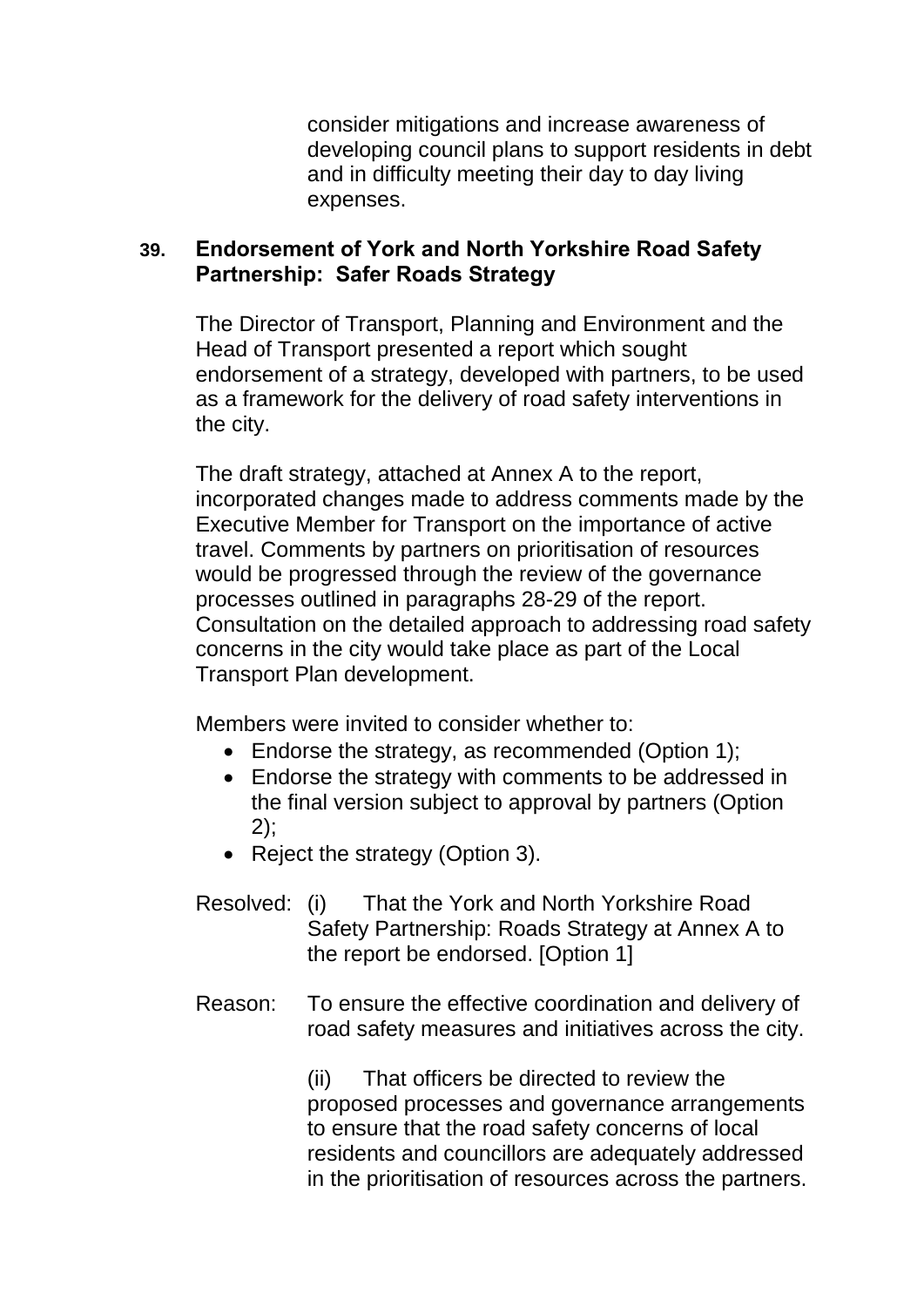(ii) That authority be delegated to the Corporate Director of Place (in consultation with the Director of Governance or her delegated officers) to take such steps as are necessary to enter into the resulting agreement.

Reason: To ensure that appropriate mechanisms are in place to allocate road safety resources to local priorities.

#### **40. York Outer Ring Road (YORR) – Phase 1 Dualling – Evaluation of the Consultation Process and Resolution to Submit a Planning Application**

The Director of Environment, Transport & Planning and the Major Transport Projects Manager presented a report which provided details of the evaluation of the consultation process carried out last autumn on the proposed YORR Phase 1 dualling scheme, recommended modifications to the scheme, and sought approval to submit a planning application based on the revised scheme design.

The consultation had resulted in over 3,500 comments from residents and stakeholders. 79% supported the scheme proposals, but concerns had been expressed about facilities for pedestrians and cyclists in some locations, as well as the noise and environmental impacts of the scheme. The full report on the consultation process was attached as Annex A. Proposed revisions to the scheme as a result of the consultation analysis were shown in the plans at Annex B.

In presenting the report, officers highlighted that 90% of the scheme funding was external and would have had to be returned had a business case not been brought forward. In response to issues raised under Public Participation, they confirmed that:

- A number of these matters were addressed in the report, including the safe layout of controlled crossings, carbon emissions (paragraphs 50-51) and cycle infrastructure design (paragraph 35); the latter would go through a detailed design process.
- 44% of respondents to consultation thought that the route and crossings would encourage active travel.
- Pegasus crossings would be provided at the North Lane / Malton Road bridle path; officers had also offered to liaise with Mrs Marchi on a controlled crossing.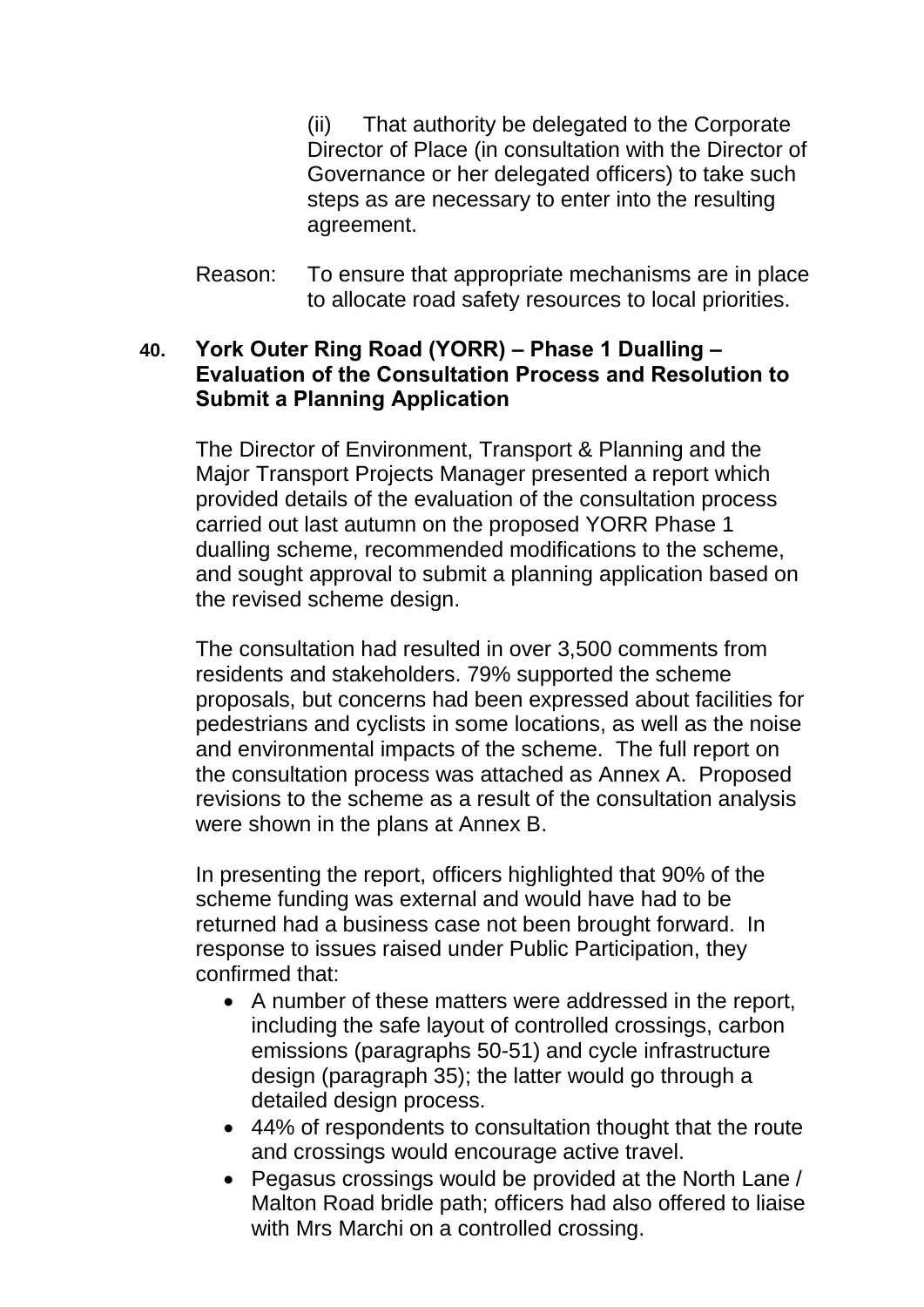- The comments regarding the effect of the scheme on overall congestion were beyond the scope of this report.
- Officers had tried to address the late notice highlighted by Cllr Doughty and had visited the residents concerned.
- There was flexibility regarding the location of the crossing on Wigginton Road.
- The issue of journey times had been addressed in previous reports.
- Resolved: (i) That the general progress on the YORR Phase 1 Dualling Scheme be noted.

(ii) That the outcome of the public engagement process be approved.

Reason: To confirm that Members have been informed of the decisions set out in the report, and for consideration in future decision-making.

> (iii) That the proposed revisions shown in Annex B to the report be accepted, and that the design changes listed below be approved to be taken forward in a planning application:

- a) The provision of pedestrian and cycle crossing facilities at the junction of Wigginton Road with the A1237 to improve safety and access for active travel around the roundabout and to link into local services and amenities located north east of the intersection.
- b) The provision of a safeguarded route for a future 1.1km length of orbital pedestrian/cycle route from Strensall Road junction to Monks Cross roundabout.
- c) Diversion of Bridleway no. 4 at Huntington and provision of a Pegasus Crossing at Monks Cross junction.
- d) Design and development amendments regarding noise and environmental mitigation. (These modifications to the consulted scheme have been made as a matter of course since the engagement process).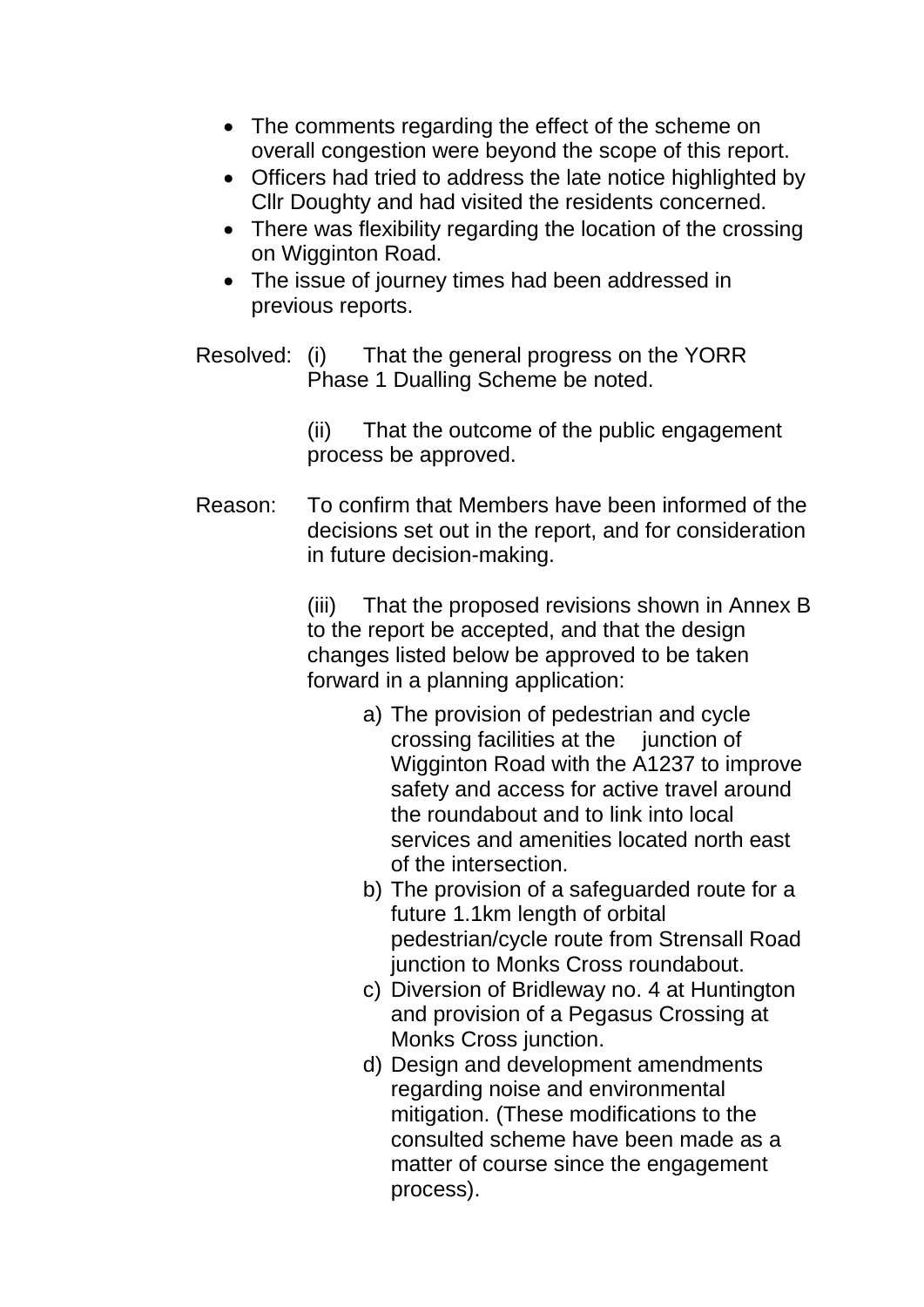- e) Realignment of dualling from land to the north of the existing carriageway to the south side extending in a north westerly direction from Little Hopgrove roundabout for approximately 750m.
- Reason: To enable a design freeze so that the scheme can be finalised in order to maintain programme and progress to the next stage.

(iv) That approval be given for the project team to submit a planning application based on the revised scheme attached at Annex B, and that authority be delegated to the Director of Transport, Environment and Planning to agree any minor amendments that may be required to the design which have a minimum cost impact, noting in particular the flexibility available regarding the position of the Wigginton Road crossing facilities, as highlighted at the meeting.

Reason: To enable submission of the planning application, in order to seek planning approval and maintain progress on the programme.

# **41. Haxby Station – Update and Land Acquisition**

The Director of Environment, Transport & Planning presented a report which provided an update on progress towards a proposed new railway station in Haxby, and sought approval to add the Haxby Station project to the council's capital programme and to acquire the freehold interest of a plot of land in Haxby to assist in delivery of the project.

A funding bid for a 75% contribution towards the new station had been submitted to the Department for Transport (DfT) in June 2020, based on an assumption that it would be located on a site near the previous station (Site 1). An alternative location (Site 2) had now been identified which had some advantages over Site 1. The precise location of Site 2 was identified in exempt Annex A, as discussions on its potential purchase were still ongoing.

At the request of the DfT, an appraisal of the two sites had been undertaken by the council and Network Rail (NwR). A report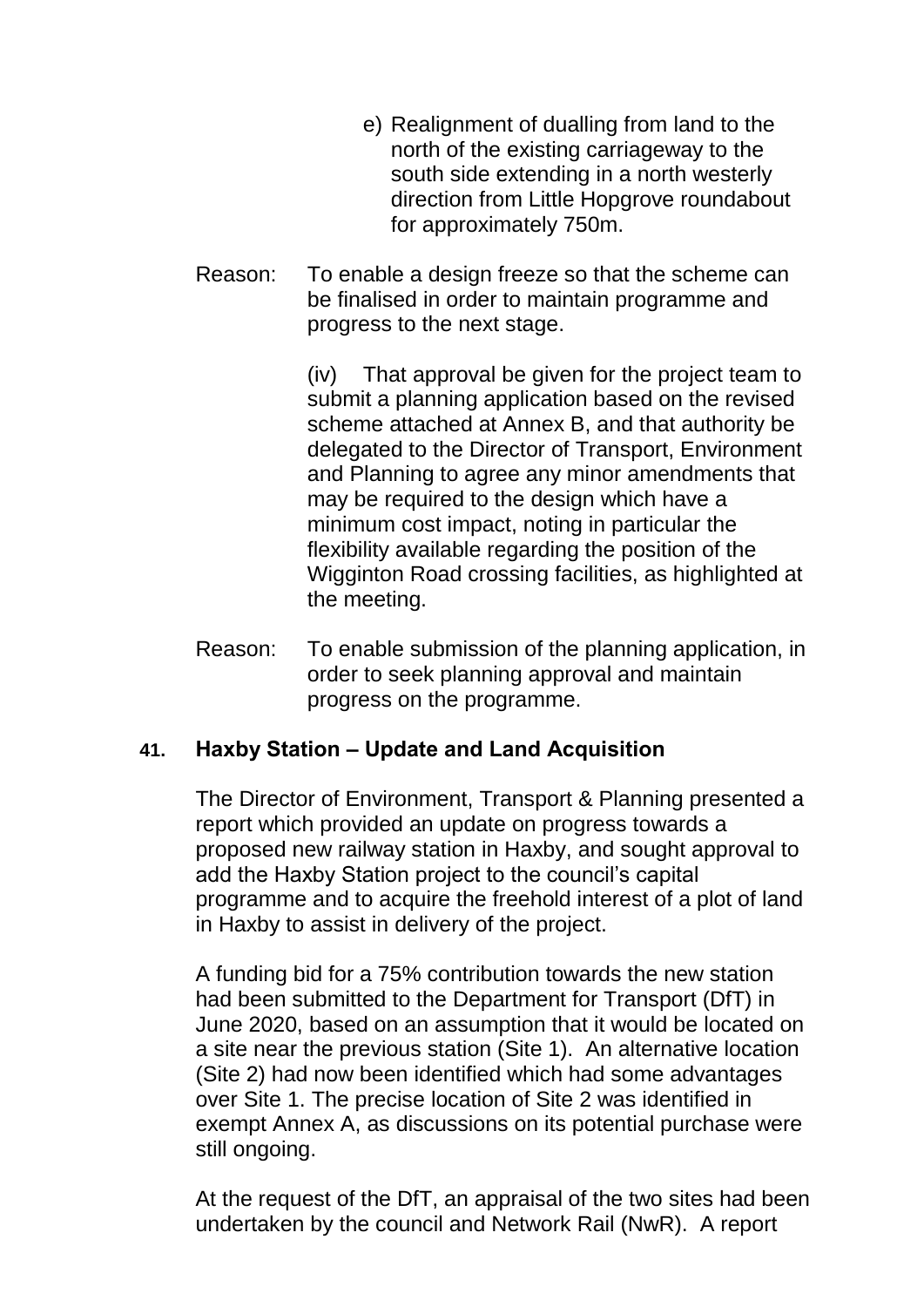would be brought to Executive on 14 October to seek a formal instruction to NwR on which site to progress. In the meantime, it was recommended that the purchase of the Site 2 land be progressed, as it could be utilised for other purposes or sold even if not selected as the station site.

Members welcomed the report and the progress made towards providing a faster, more sustainable travel route to Haxby.

Resolved: (i) That the progress made to date concerning a potential new rail station at Haxby be noted.

> (ii) That the addition of the Department for Transport grant of £400k to progress the Haxby Station project be approved, that the scheme be included in the Capital Programme 2021/22 and that authority be delegated to the Director of Place (in consultation with the Director of Governance or her delegated officers) to take such steps as are necessary to enter into the resulting agreement.

> (iii) That approval be given to acquire the freehold interest comprising 6.8 acres of land within the area of Haxby, as detailed in exempt Annex A, and to establish a budget of £250k to fund the purchase and associated acquisition costs.

(iv) That approval be given to vire £250k from the Highways budget to fund the land purchase.

(v) That authority be delegated to the Corporate Director of Place, in consultation with the Executive Member for Transport, to take such steps as are necessary to complete the purchase once all due diligence has been satisfactorily conducted on the land.

Reason: To afford City of York Council the best opportunity to progress this project and present the strongest case possible to Central Government (the Department for Transport and the Treasury) for their anticipated grant of funding to enable the full delivery of a new rail station at Haxby.